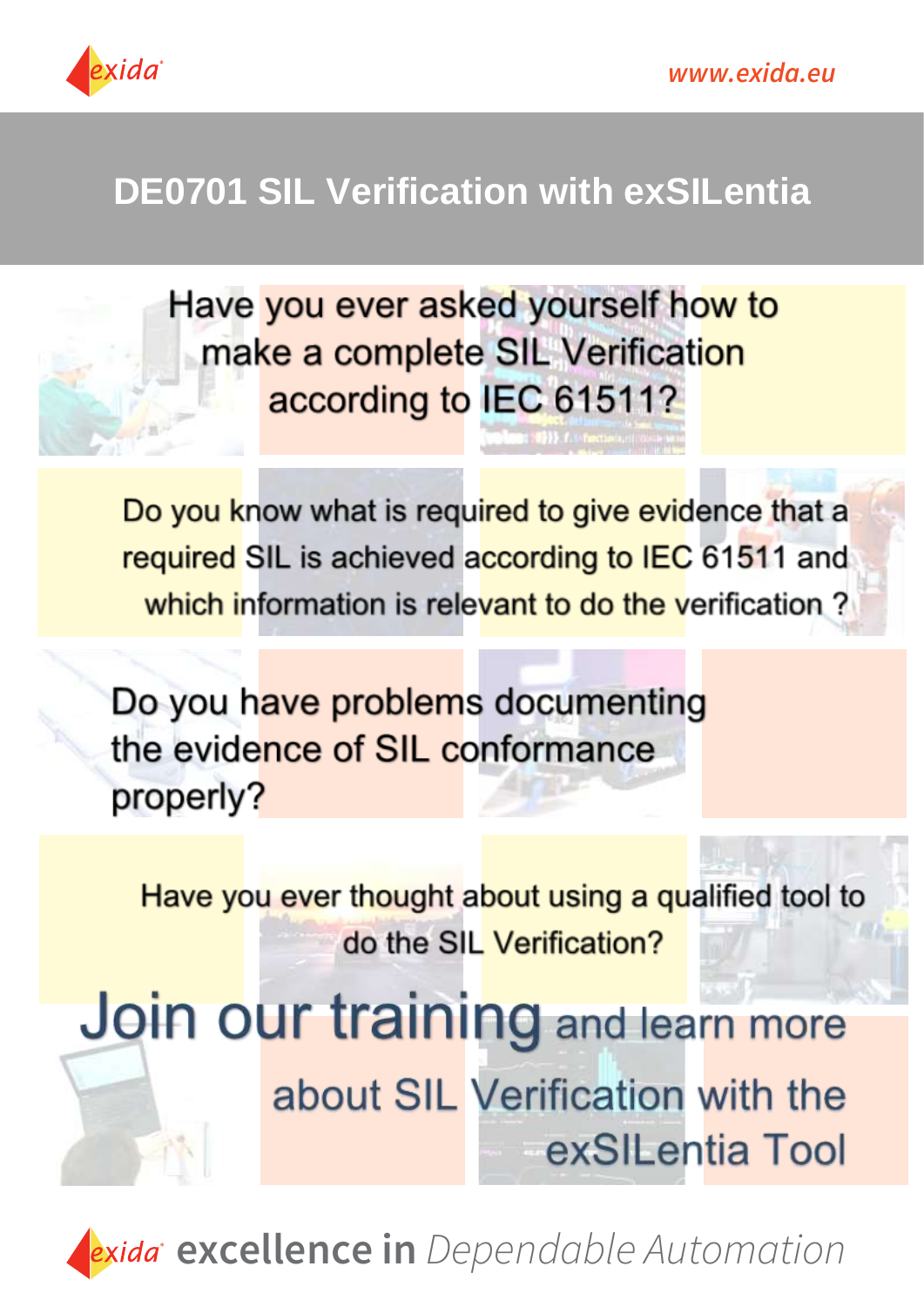



## **Agenda and Content**

- $\bullet$  SIL verification with SILver<sup>TM</sup>
- $\triangle$  Usage of the exSILentia SILver<sup>TM</sup> modul to perform a SIL verification for Safety Instrumented Functions.
- Modeling of various SIF architectures, from simple 1oo1 configurations to more complex examples.
- Review of the key parameters that determine the probability of failure of a SIF as well as minimum hardware fault tolerance and systematic capability aspects.
- Impact of these parameters on the detailed design, implementation, and operation of the SIF.
- Transfers data from the SILver™ module to the Design SRS module and then meets the Design SRS requirements.
- $\bullet$ Impact of proof tests and specification of proof test procedures using the Proof Test Generator module.